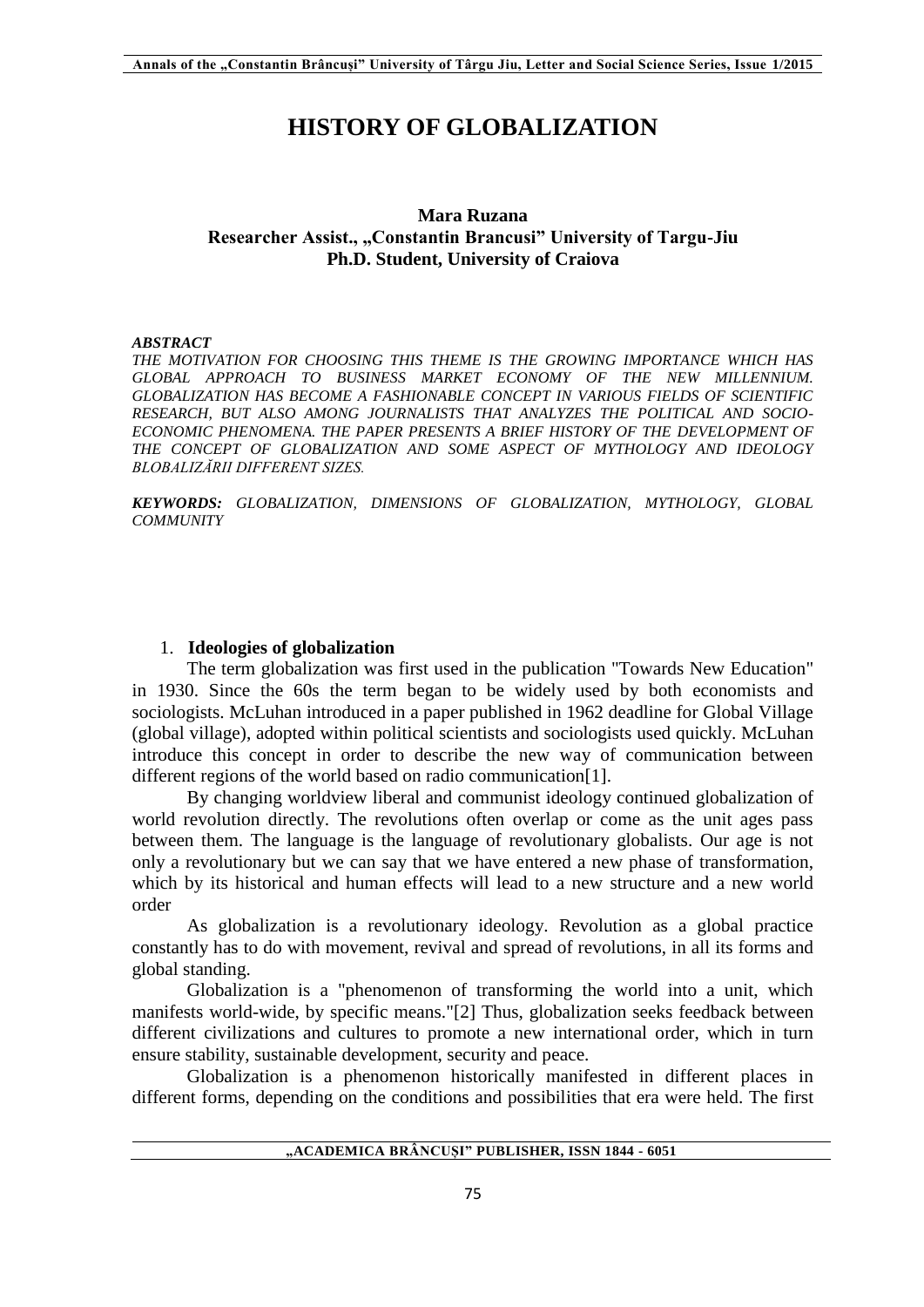manifestations of globalization were particularly intertwined with the twentieth century. During the same period capitalism has grown development, although they could speak of capitalism ever since the physiocrats. In this regard globalization Provo development of capitalism in the international sphere.

The consequences of World War I, the Russian revolution, the crisis of 1929-1933, considered the greatest crisis of capitalism were slowed by globalization. Also then began the process of decolonization, independence of nations, colonies and dominions, in parallel with the establishment of economic and military rival blocs and the establishment of dictatorships. Thus, both globalization and capitalism have suffered because there were problems or interstate conflicts.[3]

The effects of the Second World War fundamental changes in global development. UTA was a new political-territorial map and a new hierarchy of states have established regional and global institutions, decolonization was completed, was consolidated nationstate, have developed international law and diplomatic activity. During this period it came to finding the best shape for stability, security and peace in the world. Also in this period are present and visible challenges extiderii capitalism.

As regards globalization as a science, it differs from other forms of social knowledge in that these forms are limited to a well defined framework. If globalization is spoken of social consciousness which relates to "the whole planet ... and meet both societal elements other forms of social consciousness."[4] Globalization involves as many dimensions as the entire social life: political, legal, cultural, ethical. Science superstructure globalization belongs in nature. Like other forms of superstructure as well as the political, economic, legal, sociological, etc., it is made of the relationship between side institotională human social relations.

The current process of globalization means the transfer of information technology, financial markets, armament is ultimp generation finds its place in the ideology of globalization. Nowadays, it is the biggest "change" in all possible .. Important that "globalization project", formulated in the third part of the twentieth century, appears uniform, and replaces two political ideologies: Liberalism and Communism.

From the historical point of view more than 400 years, since the religious wars of the sixteenth century and ending with the Club of Rome with apelurule the "world revolution", we constantly deal with movement, renaissance and spread of revolutions, in all forms.

#### **2. Mythology of globalization**

If we talk about a mythology of globalization we can say that it is a set of stereotypes contradictory or mutually exclusive, created by various forms of opposition and alternative forms, who was told about this trend in the early 90s.

The clash of two poles on globalization, new international order on the one hand and individualization or identity on the other hand, led to a harsh international debate (global talk), then surfaced all "postulates" core mythology of globalization.

Thus, globalization is the process:

- inevitably fatal, fateful;

- universalization or leveling of all differences from economic to cultural;
- Westernization and Americanization;
- unidirectional, ie no alternative;

**"ACADEMICA BRÂNCUȘI" PUBLISHER, ISSN 1844 - 6051**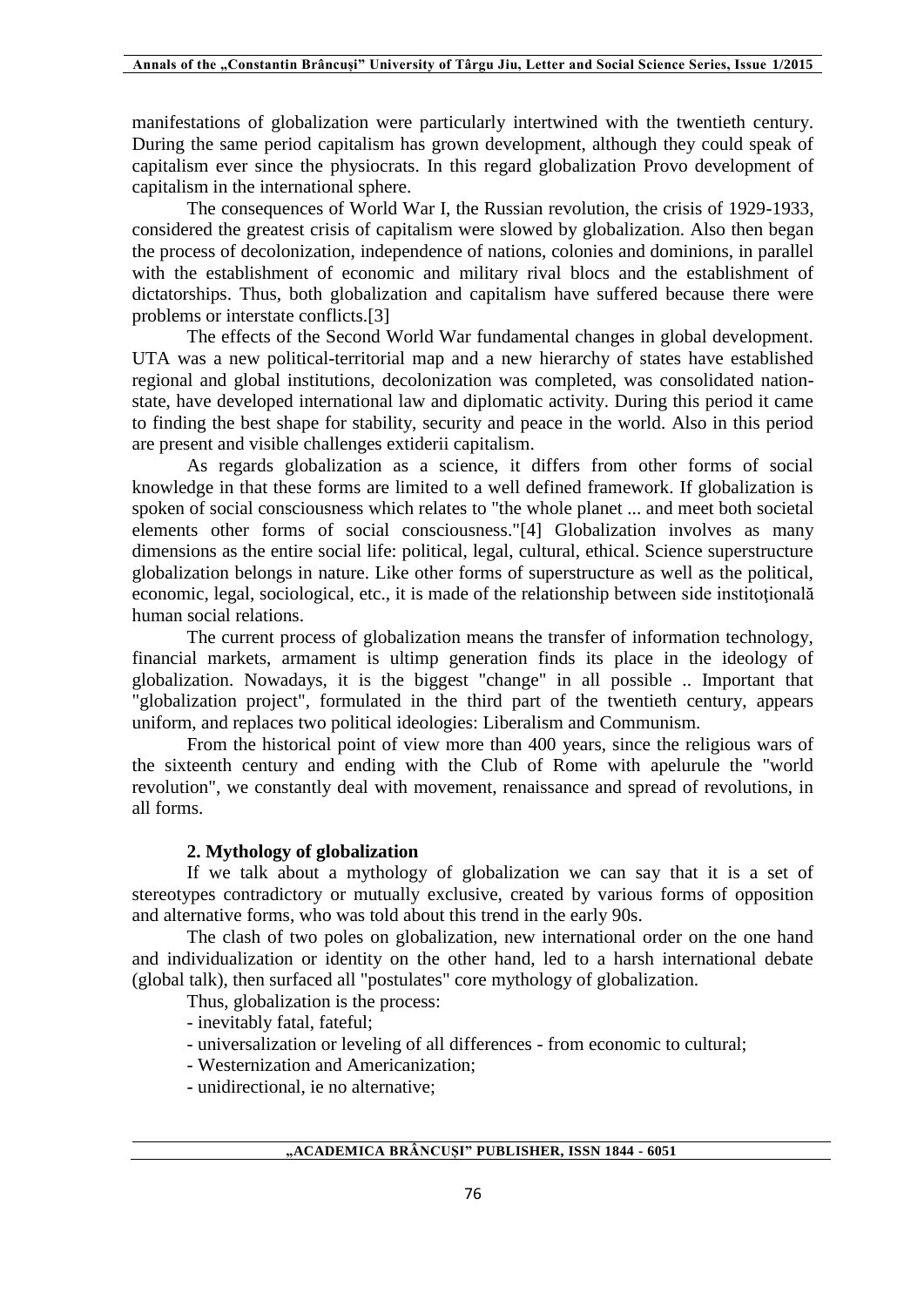- delete not only the differences but also eliminate inequalities sovereign state.

In contrast to all these stereotypes of "the mainstream" globalizing other acts opposite pole of globalization. So globalizing process:

- is not predetermined or inevitable;

- has an alternative in the form of national identity Westernization or Americanization and opposes;

- is equal and disintegrated as a world where global capitalist system prevails.

As seen in these debates, globalization mythology with these dual structure establishes poles world leadership.

## **3. Dimensions of Globalisation**

## **3.1. Space-time dimension of globalization**

Spatial and spatio-Temora aspect of globalization, finds its reflection especially historical ramifications. Globalization (equivalent globalization) appears as a transactional process generated by all possible exchanges between different parts of the world, which is true for capitalism. The globalization is a reaction to international companies in order to increase their influence in the world. This process occurs from the fifteenth century and a modern take secolulul the end of the nineteenth century.

Development and globalization opzitie them appear in some social stereotypes: socio-centrism and to total system approach. Socio-centrism has roots in classical sociology (XIX-XX centuries), both liberal and Marxist. Sociocentrismul is focused on existential issues (survival) and anthropological.

Peter Saunders invites us to understand that capitalist society is the result of natural evolution of humans, to progress and civilization, and that basically means saving capitalism and not ideology. "If we're talking about capitalism must speak in the language of victory, because it appears as a victory for science, progress, freedom and economy ... a victory of the madness of reality, consciousness of the dream, the normal man on man Paron "[5]. Of course all that means its values of freedom, the international system has led to an upgrading of these values. Scientific progress, economic etc., has led to intense international development and the man is the main actor of these values.

## **3.2. Political dimensions of globalization**

The political factor was the emergence of the European Union engine, the regionalization of the European continent. Politics was the size that established the policy of globalization, its directions, steps and strategies to achieve global society.

Relations between globalization and politics has played and continues to play an important role in the operation and development of social relations as they appear to be essential in the context of political support must be consistent with the common will.

Magnitude, spatial extent and intensifiacrea integrative processes involved and nontinua rigor and determination to involve the elaboration of decisions, joint programs and projects, stretegiilor with economic and social priorities, political and military time zone. All these measures and efforts lead to an interntional cooperation. Thus, globalization appears as a political value, universally[6].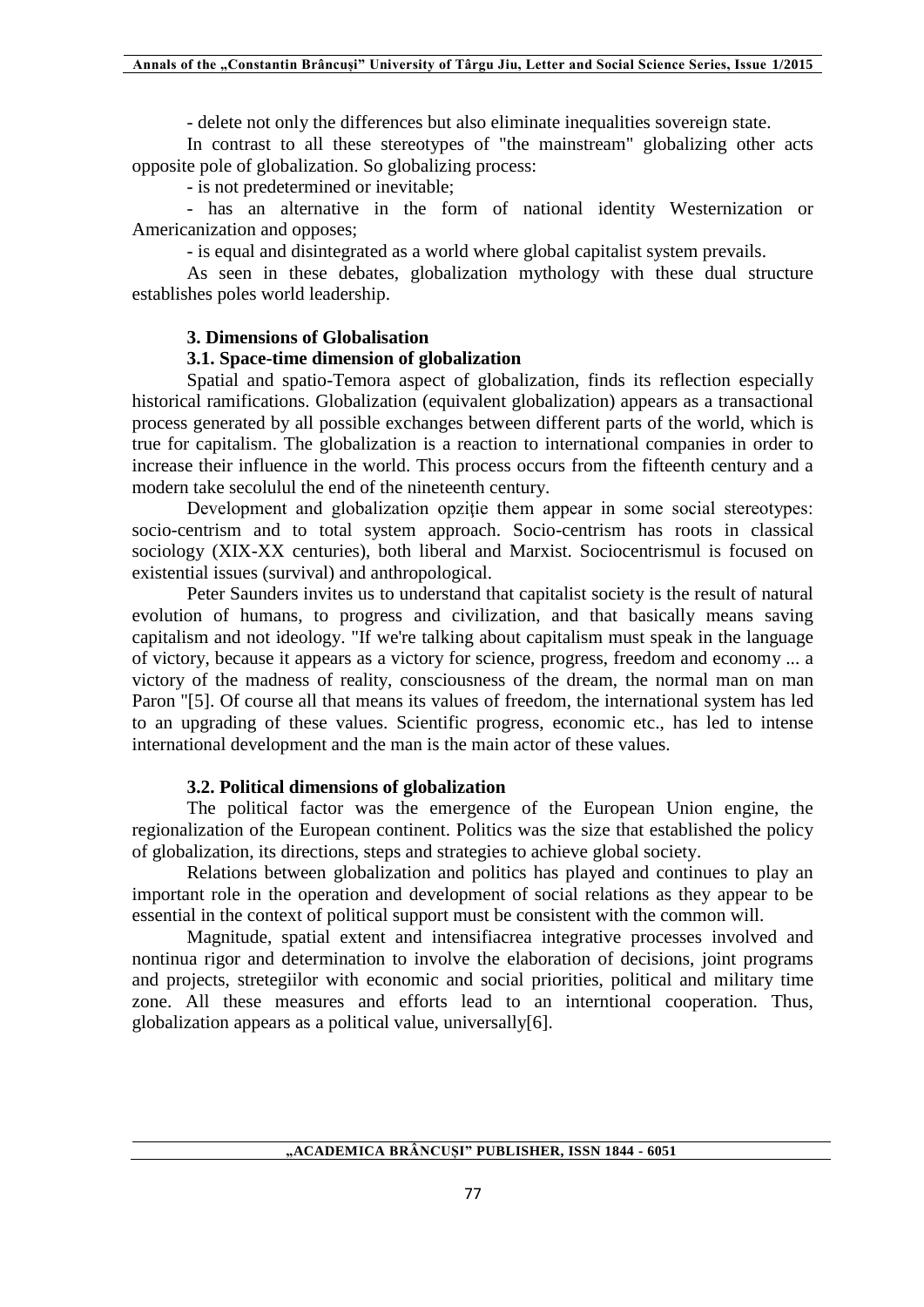### **3.3. The economic dimension of globalization**

As a process, socio-economic and political impact of globalization spreads "uneven and different intensities of states, their overall hierarchy". Thus, globalization still underdeveloped countries because there is no legitimate economic and social inequalities such as technical, scientific, educational, etc., between them and developed countries. From here may result and an attitude of rejection[7].

The economy had in the past and now has a very special role in every society that cause radical changes in the areas of activity and quality of life. There is a connection addiction. The mechanism of production relations in all spheres of social reproduction is determined by property relations but at the same time, and factors related to the effects of globalization.

The development of international capitalism and economic relations det interstatatale rise of economic globalization and involve economic freedom, movement of goods, capital and people, libertetea exchange of goods, competition, even corruption and organized crime. All these aspects lead to globalize economy.

## **3.4. The legal dimension of globalization**

The right is a key component of globalization deoare establishes, by its means, a new social reality. Legal relations is established as a tool of control over institutions and social relations. Viewed as a whole, right consiintei creates legal, social norms of conduct, exrprimă will and general interests as legal will. Because these concepts capitalism has made its mark on the international market.

At the time when modernity has progressed far enough we can speak of a globalizing world, which allow capitalism to follow his path in favor of a free society.

Due to the development of globalization, capitalism can tend to the movement of vacancies and applications. Transactions involving an instrument, currency, equally, a standard of values, a reserve of purchasing power and an intermediate in schimburilor.Astfel rules and the need to regulate these relations have led to international law.

## **4. Humanity as a global community**

The concept of "globalization", it is relevant concept of "human evolution", but should not be accepted assimilation or integration of the two concepts because we understand that globalization characterized as just one aspect of evolution umanitățiiinterconxiunea interdependence. However, we can add to these and other mechanisms such as division differentiation, or, in a somewhat different perspective, diversification[8].

In the battle with their own destiny, culture plays an important role in shaping the socio-human as social ins. National culture in general has a close relationship with the national consciousness with the national sentiment around which slides as their own space, with suicidal thoughts and experiences of specific. Global culture is intended only as a treasure, personalized, customized, with overall responsibility for the conservation and dezolvtarea in relation to global and national values, as well as keeping identities[9].

Globalization is a result of civilization and culture. However, a difficulty arises due to the action of feedback between civilization and culture and the fact that, objectively occur mutual influences between different cultures. This feedback between culture and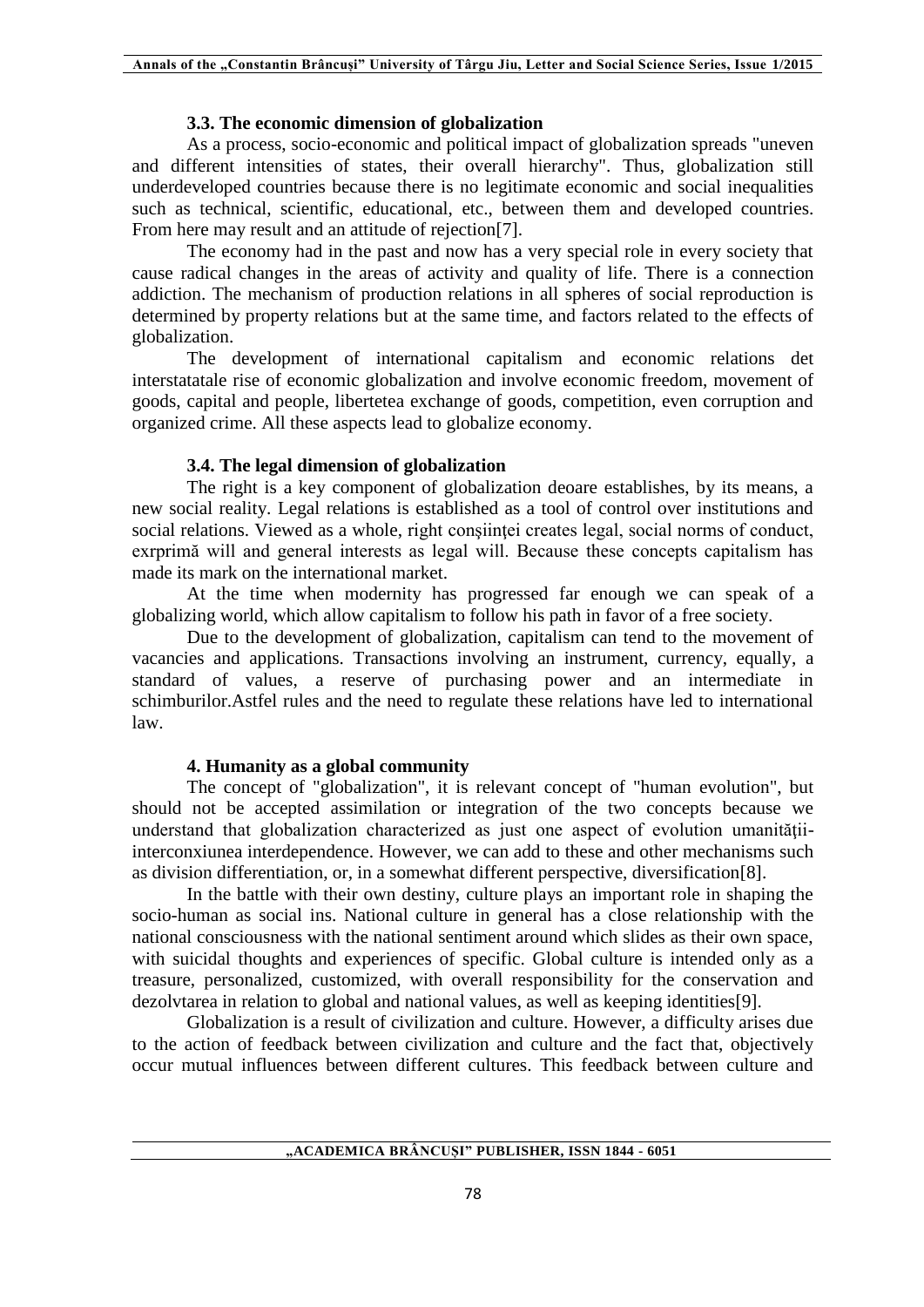civilization is a continuous reality, each standing in a dual position, the provider and recipient, influencing each other[10].

We in this context to talk about the emergence of international class. As a result it was possible expansion of trade worldwide. Thanks deshiderii international trade, large transnational companies have developed an international comcercial opening and using corporate brands in the world.

Single currency in the European Union, the European common market unesşte values of which tends to expand globally. Globalization has given a chance to promote the national economy, national economic values to spread internationally, which involves the foreground global market economy is a monetary economy. Basically euro has seized all international space being spread through international capitalist globalization throughout space. Large companies use the international currency market the euro. It is shown that the economic interdependencies Interntional system is largely influenced by global corporations.

The main foundations of capitalist intierii a global phenomenon are:

1. The principle of democracy. Democracy appears as a method of gurvernare in an institutional framework

2. The principle of political pluralism. Since all forms of collective life (socialism, communism) produce tensions and conflicts of interest, constitutes a permanent threat to its cohesion, pluralism remains realistic option in a democratic state.

3. The principle of integration. It is a principle that dominates the process of regionalization and globalization, that gives content.

4. The principle of the rule of law. The main thrust of law, its system of values is the dignity, respect man against man, that is respectful of other legitimate drepturilo. Under capitalism, globalization and development, the rule of law receives connotations new globalizing value, rising to a higher grade core I was also the functions and action.

5. The principle of active international cooperation. Nowadays cooperation has become imperative that dominate international relations of any kind. Economically, the capitalist market, international cooperation has a wide range of promotional products, services export-import and marketing of patents, joint production and research programs (the ethnic and technological). That's international economic cooperation promotes open.

6. Subsidiarity and proportionality. On globalization, this principle underlies the delimitation of areas of competence and the conditions for their exercise by States, beyond the competence of the superordinate occurs, superstate, Interntional, globally. Subsidiarity is a way to understand and manage power, a principle by which the state itself is invited to work.

7. The principle of unity in diversity. Assume that the rights of each, recognizing its responsibility to conserve, enhance and develop the particularities and diverse cultural heritage. The concept underlying the establishment and functioning of the European Union.

8. The principle of communication, dialogue and transparency. The new economic, social and political globalization and proposes one projects a vision in which dialogue plays a central role. Social dialogue requires mutual trust, openness, availability, transparency and continuity in relations with citizens, society civilpă and even states.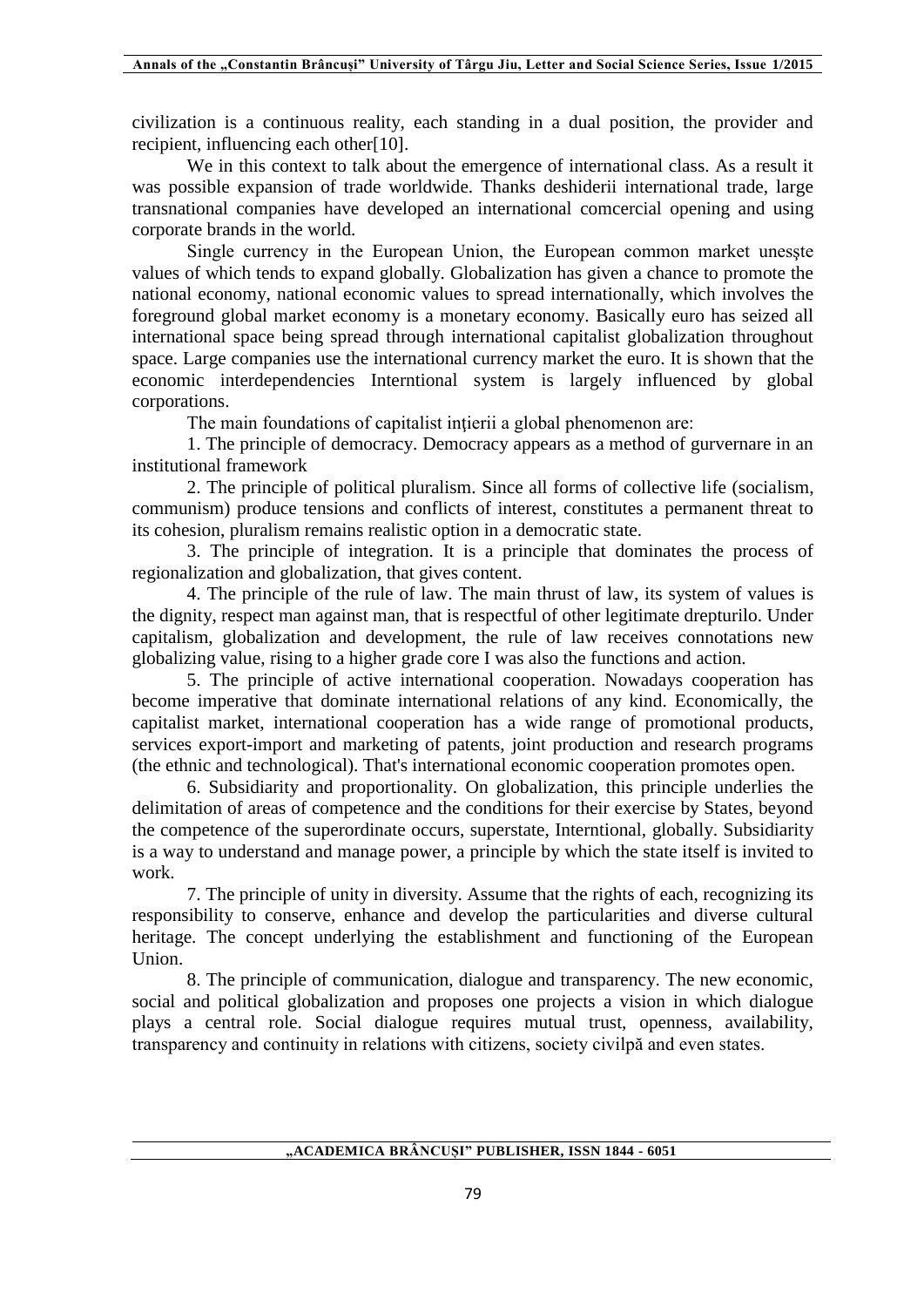#### **Conclusions**

After the World War II, and especially after the Cold War, many regional organizations begin to appear thus opening the way to globalization. As I said, globalization has brought great challenges to capitalism. This phenomenon was first emancipated regional, national, and then had a chance to expand worldwide.

Regionalization is the result of efforts of states, the need for cooperation from all points of view, in a well-defined interests, makes its appearance on the international section. This is the process of regional integration organizations and government agencies with a regional association of states, supranational institutions with separate legal personality established on the basis of international agreements and treaties. However regionalization preparing the insertion in globalization, prepare the area where there are conflicts, changes and radically changes the legal relations between states, which becomes equal partners.

With the disappearance of the communist bloc thinking revived concern for the common future of humanity, global empowerment of human destiny. And in former Soviet states begin to intervene globalization, and spread directly economy free exceptioanale cases directed by the state. Capitalism thus has an impact on the markets of these countries.

Currently, under globalization, information and communication flows and networks, open new centers, a new hierarchy that disregards the sovereignty and borders, so a transnational or supranational hierarchy.

Globalization as a phenomenon has been one suitable for spreading capitalism. Both globalization and the capitalist system, requires certain rules to be favorable for mankind. International flows penetrate beyond the control of the state, because nothing and no one can oppose the flow of information and telecommunications. The international flows such as the movement of goods, services, technologies, capital are preliminary assessments against globalization and capitalism.

The veracity of globalization of science and globalization toeriei characteristics and its fundamental principles, with its premises subjective and objective internal mechanism of operation of the overall system design requires world of tomorrow. World projecting in relation century challenges: technological challenges of the world of ideas, social and economic challenges, political and military challenges.

Communication is a process democratic.O consitutuie good communication leads to changing mentalities and attitudes to conflict resolution that is in the interest of everyone wrong.

#### **REFERENCES**

- [1]. M. McLuhan, The Gutenberg Galaxy, University of Toronto Press, Toronto, 1962 (in Romanian edited by Editura Politică, Bucureşti, 1975
- [2]. http://dexonline.ro/definitie/globalizare/paradigma
- [3]. Vasile Stănescu, Globalizarea, spre o nouă treaptă de civilizație, edited by EIKON, Cluj-Napoca, 2009, pp 42-45
- [4]. Chaudet D., Imperiul în oglindă. Strategii de mare putere în Statele Unite şi Rusia, in Emil Dumea, Cultură şi religie în dialog, edited by PIM, Iaşi, 2010, p 46
- [5]. Peter Saunders, *Capitalism: A Social Audit, in*Vasile Stănescu, op cit., p 45
- [6]. Roland Robertson, in Emil Dumea, op. cit., p 51

## **"ACADEMICA BRÂNCUȘI" PUBLISHER, ISSN 1844 - 6051**